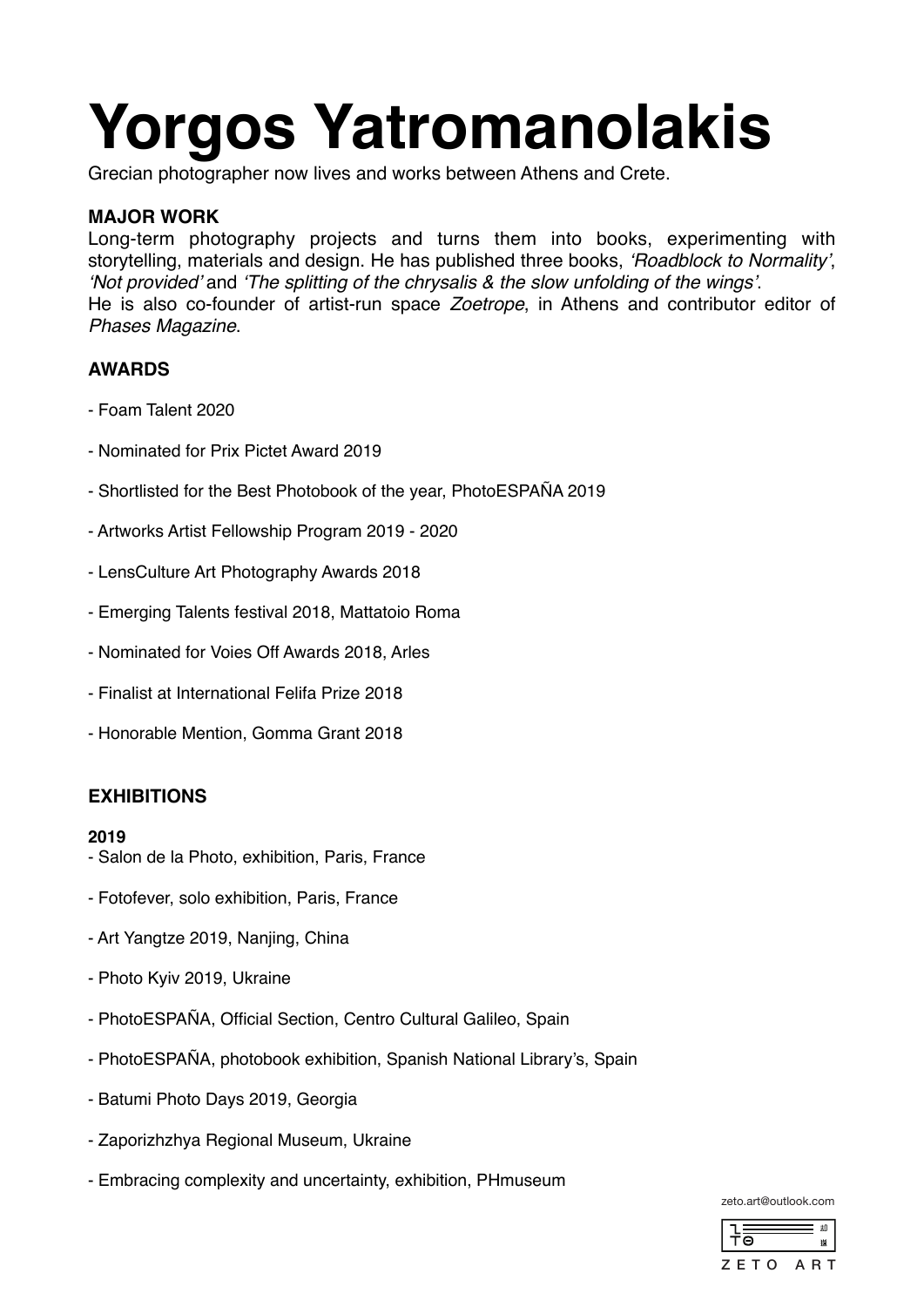- Plateau 034, photobook exhibition, Zoetrope, Athens, Greece
- Sikinos VOL.II, the Athens Zine Bibliotheque & Zoetrope, Greece
- Indian Photography Festival, photobook exhibition, India
- Athens photo Festival, photobook exhibition, Benaki museum, Greece
- Belfast Photo Festival, United Kingdom
- MASLO Art Center, Khmelnytsky, Ukraine
- #SKG Bridges MOMus -Thessaloniki Museum of Photography, Greece
- Circulation(s) festival 2019 edition, Cent Quatre, Paris, France
- Beyond Boundaries exhibition, Aperture Gallery, New York, USA
- Re-thinking environment, DL Gallery, Piraeus, Greece
- Odesa Photo Days Festival, main exhibition, Odesa, Ukraine
- Moving Museum of Photography, Baku, Azerbaijan

#### **2018**

- Emerging Talents festival 2018, Museum of Contemporary Art, Mattatoio Roma, Italy
- International Felifa Prize, photobook exhibition, Argentina
- Tbilisi Photo Festival, Georgia
- Obscura Festival, Malaysia
- Voies Off Award, Arles, France
- Athens Photo Festival, main exhibition, Benaki museum, Greece
- Book presentation, Istanbul Photobook Festival, Turkey
- Month of Photography Los Angeles, USA
- Festival de Fotografia de Tiradentes, Brasil

## **2017**

- Indian Photography Festival, India
- Unedited project, Thessaloniki, Greece
- Photobookshow+, Brighton, England
- Photobookshow, Saint Petersburg, Russia,
- Istanbul Photobook Festival, Turkey
- Found & Lost, Void and Float Gallery, Athens, Greece

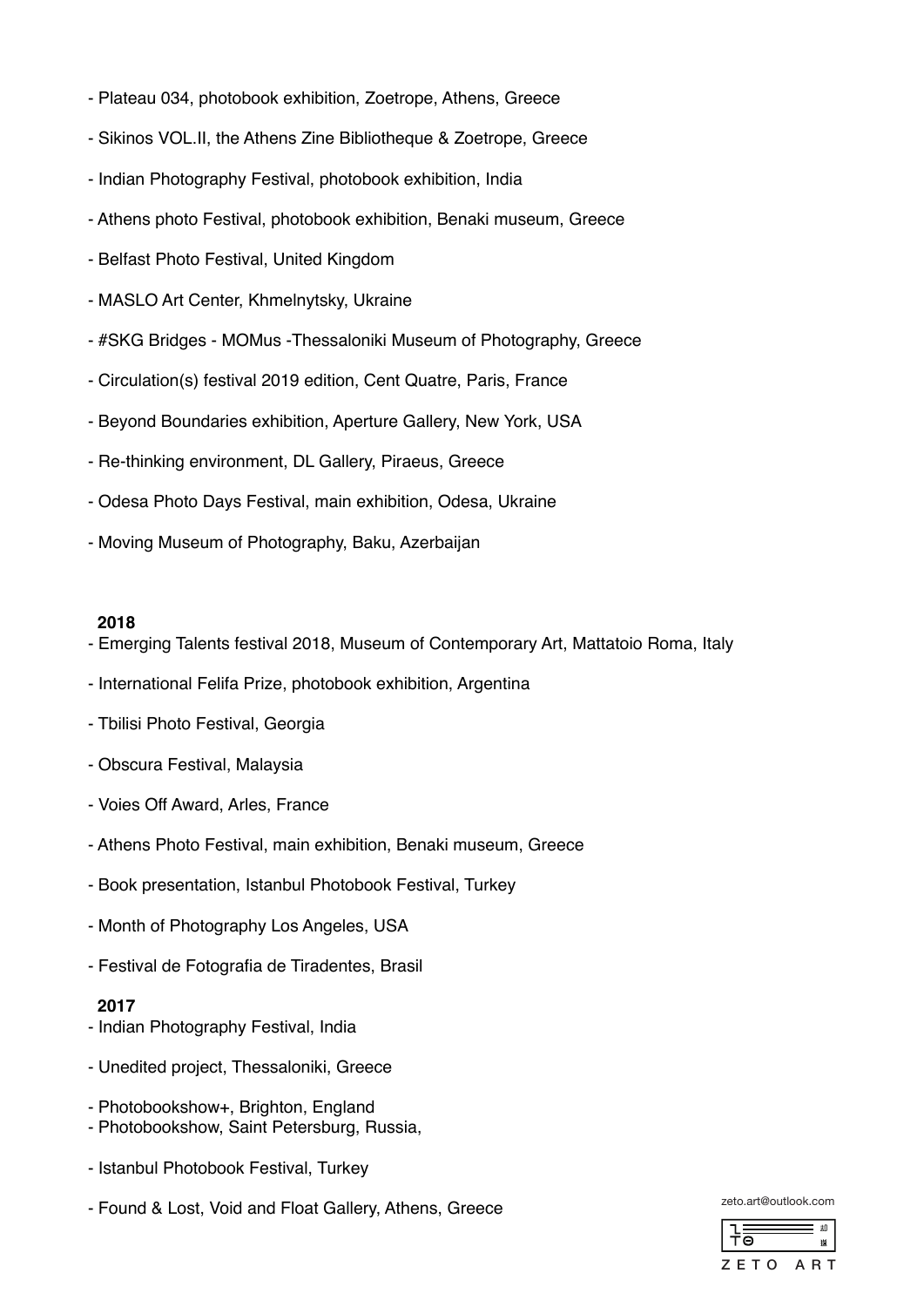- Vermont Center for Photography, 2nd Juried photobook exhibition, USA
- Volumes, Independent Art Publishing Fair, Zurich, Switzerland
- Zum Festival, São Paulo, Brazil

#### **2016**

- International Association of Photography and Theory, Cyprus
- Athens photo Festival, photobook exhibition, Benaki museum, Greece
- Festival of Photography Maribor, Slovenia
- Medphoto Festival, Greece

# **INTERVIEWS & ARTICLES**

- The British Journal of Photograph
- LensCulture
- PHmuseum
- Urbanautica journal
- Velvet eyes
- GUP Magazine
- Aldebaran

## **PRINTED MAGAZINES**

- UNSEEN #06
- Fisheye Magazine #35
- TransEurope #01
- Photobook Vol.3
- GUP Magazine PSEUDO #59
- The Best of LensCulture, Volume 3
- Dienacht Magazine #20